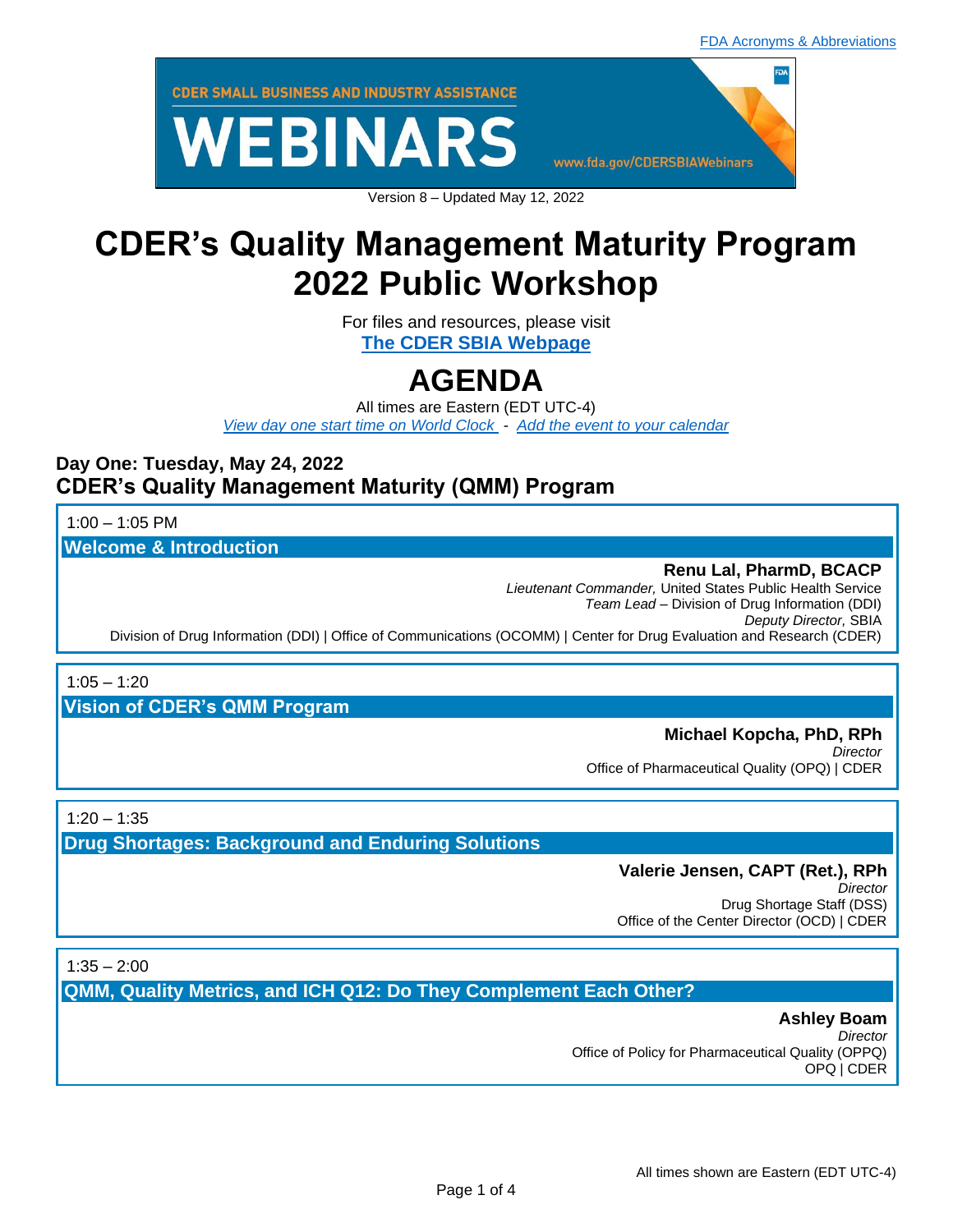# **Day One: Tuesday, May 24, 2022 CDER's Quality Management Maturity (QMM) Program**

#### $2:00 - 2:25$

#### **Panel Discussion – Q&A**

#### *Moderator:*

**Adam Fisher, PhD**

*Acting Associate Director of Science and Outreach* OPQ | CDER

#### **2:25 – 2:40: BREAK**

 $2.40 - 3.05$ 

**QMM Pilots: CDER's Lessons Learned**

**Jennifer Maguire, PhD** *Director* Office of Quality Surveillance (OQS) OPQ | CDER

**Valerie Jensen, Ashley Boam**

3:05 – 3:20

**QMM Domestic Pilot: Participant Perspective**

### **Nelson Webb**

*Director* Corporate Quality Assurance Proctor & Gamble

 $3:20 - 3:35$ 

**QMM Foreign Pilot: Participant Perspective**

**Nuno Matos** *Corporate Quality Director* Quality Systems Management Hovione

**Jennifer Maguire, Nelson Webb, Nuno Matos**

 $3:35 - 3:55$ 

**Panel Discussion – Q&A**

*Moderator:*

**Lyle Canida, Pharm.D.** *Acting Associate Director of Science and Outreach*

*Regulatory Operations Officer* | OPQ | CDER

 $3:55 - 4:00$ 

**Day One Closing**

**4:00 PM: Day One Concludes**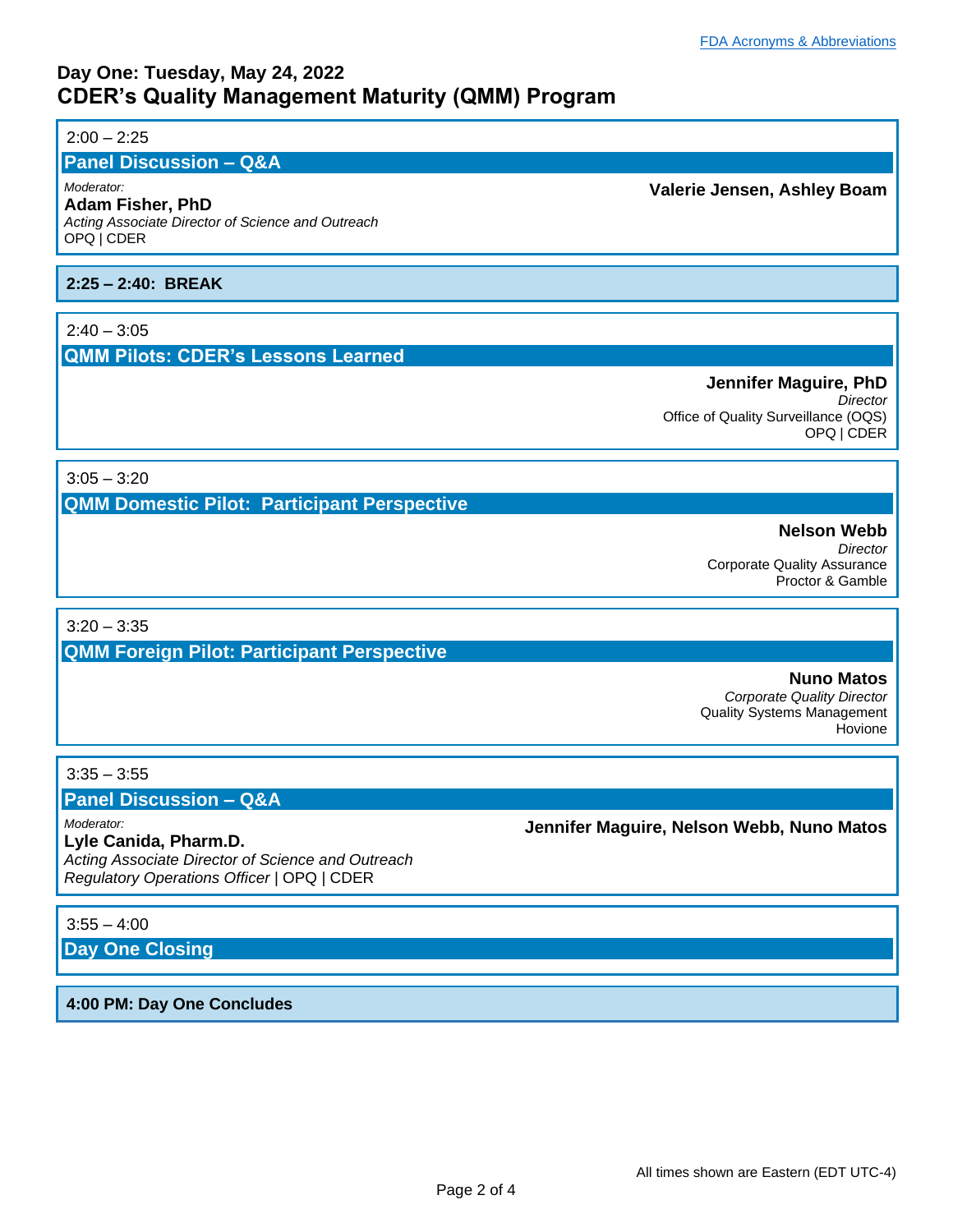### **Day Two: Wednesday, May 25, 2022 Development and Impact of Quality Ratings Systems**

1:00 – 1:05 PM

**Welcome & Introduction**

#### **Renu Lal, PharmD, BCACP**

*Lieutenant Commander,* United States Public Health Service *Team Lead –* Division of Drug Information (DDI) *Deputy Director,* SBIA Division of Drug Information (DDI) | Office of Communications (OCOMM) | Center for Drug Evaluation and Research (CDER)

# $1:05 - 1:30$

**CDRH's Case for Quality**

**Ron Lear** *Director & Chief Architect*  IP Development & CMMI Products and Services CMMI

**Kim Kaplan** *Senior Product Manager* ISACA

 $1:30 - 1:45$ 

**The Impact of Quality Ratings Systems: Lessons from other Industries**

**Clifford Rossi, PhD** *Executive-in-Residence, Professor of the Practice* Robert H. Smith School of Business University of Maryland

 $1:45 - 2:00$ 

**An Economic and Risk Analysis of Quality Ratings and Their Effect on Pharmaceutical Product Market Structure**

**Clifford Rossi**

 $2:00 - 2:30$ 

**Panel Discussion – Q&A**

#### *Moderator:* **Neil Stiber, PhD**

*Associate Director for Science and Communication* OQS | OPQ | CDER

#### **Ron Lear, Kim Kaplan, Clifford Rossi, Jennifer Maguire** and

**Francisco (Cisco) Vicenty**

*Program Manager*, Case for Quality Office of Product Evaluation and Quality Compliance and Quality Staff Center for Devices and Radiological Health | FDA

**2:30 – 2:45: BREAK**